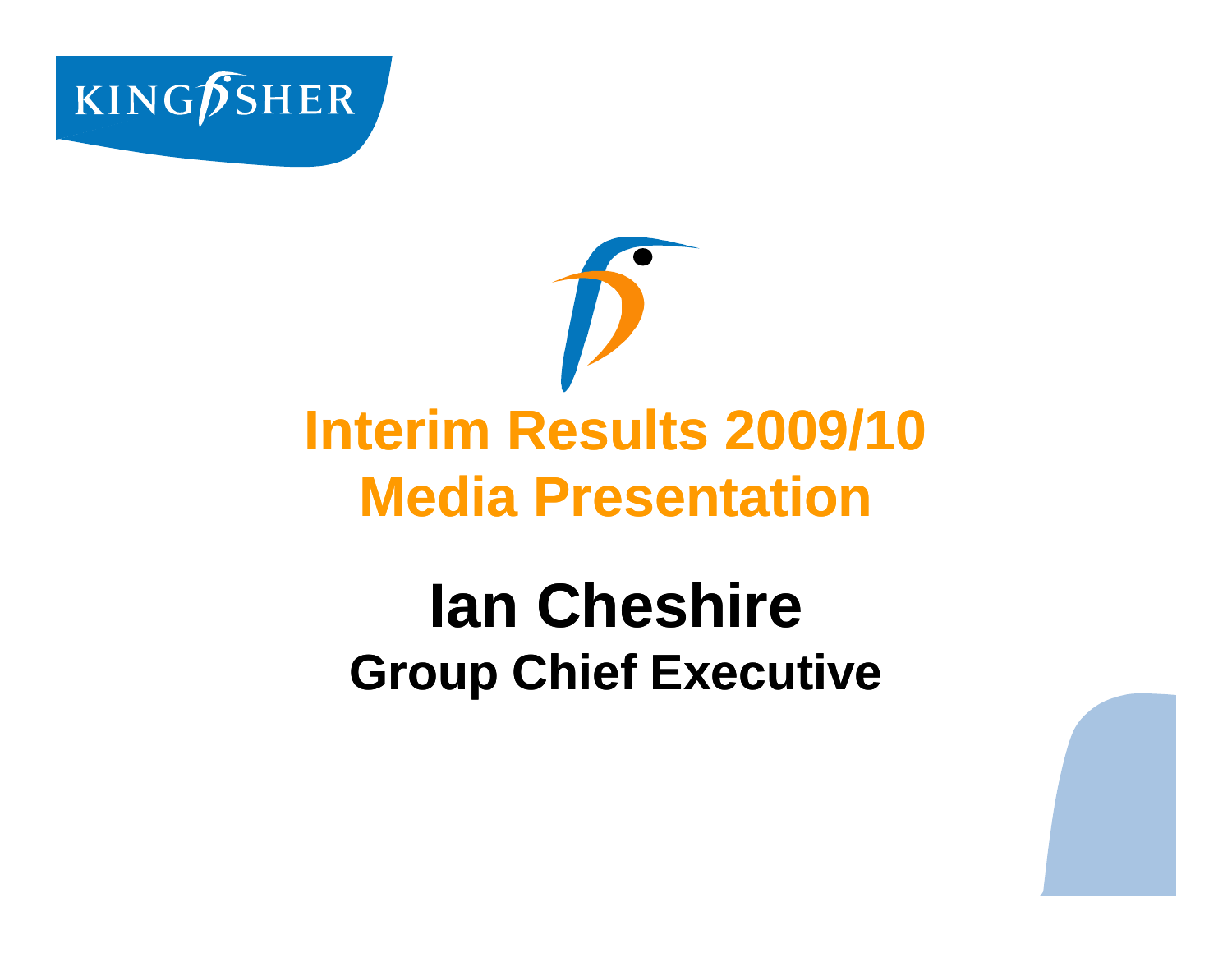

## **Interim Results: a summary**

- A good set of results in a challenging environment
	- Strong growth by B&Q UK and Ireland
	- Resilience in France and Poland
	- On track in China
	- –Strong cash generation
- Cautious outlook, self-help and flexibility

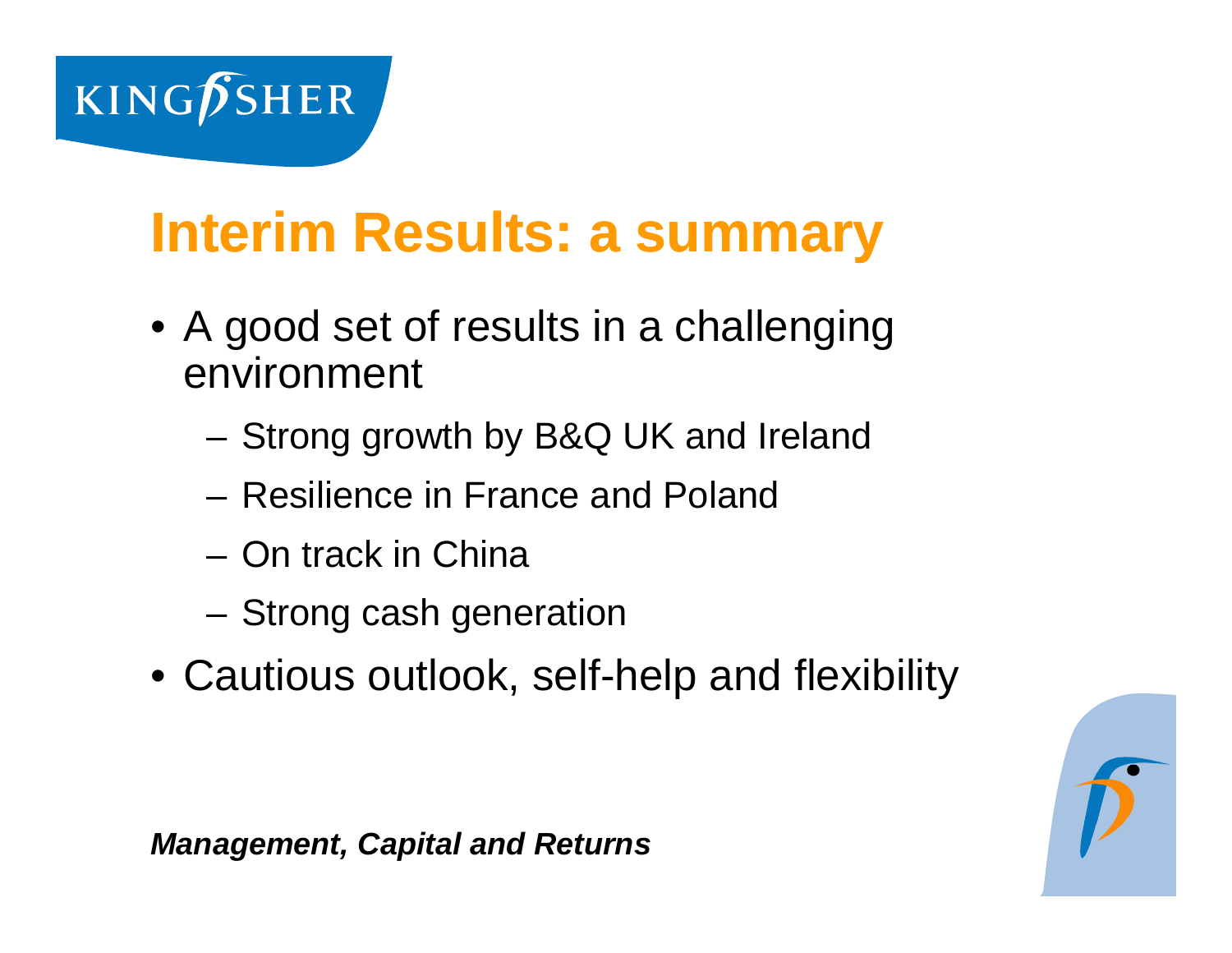

## **Interim Results: a summary**

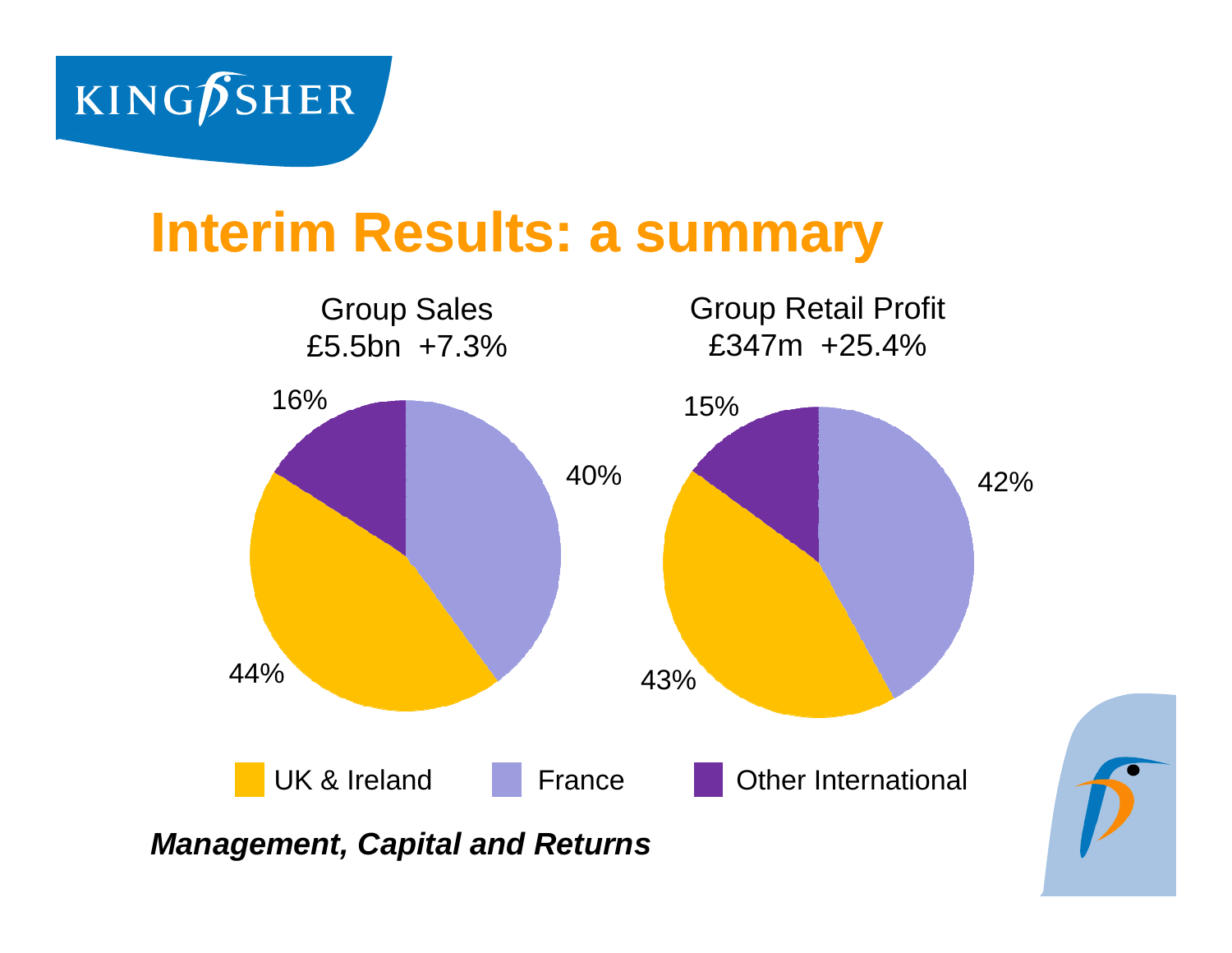

# **Financial highlights**

- Sales up 1.4% (reported +7.3%), LFL down 2.1%
- Gross mar gin +35bps\*
- Retail profit up 25%\* to £347m
- $\bullet$  Adjusted pre-tax profit up 35% to £288m
- Reported net debt £740m down 26%
- Free cashflow £347m (2008/09: £196m)
- Interim dividend 1.925p

*\* constant currencies*

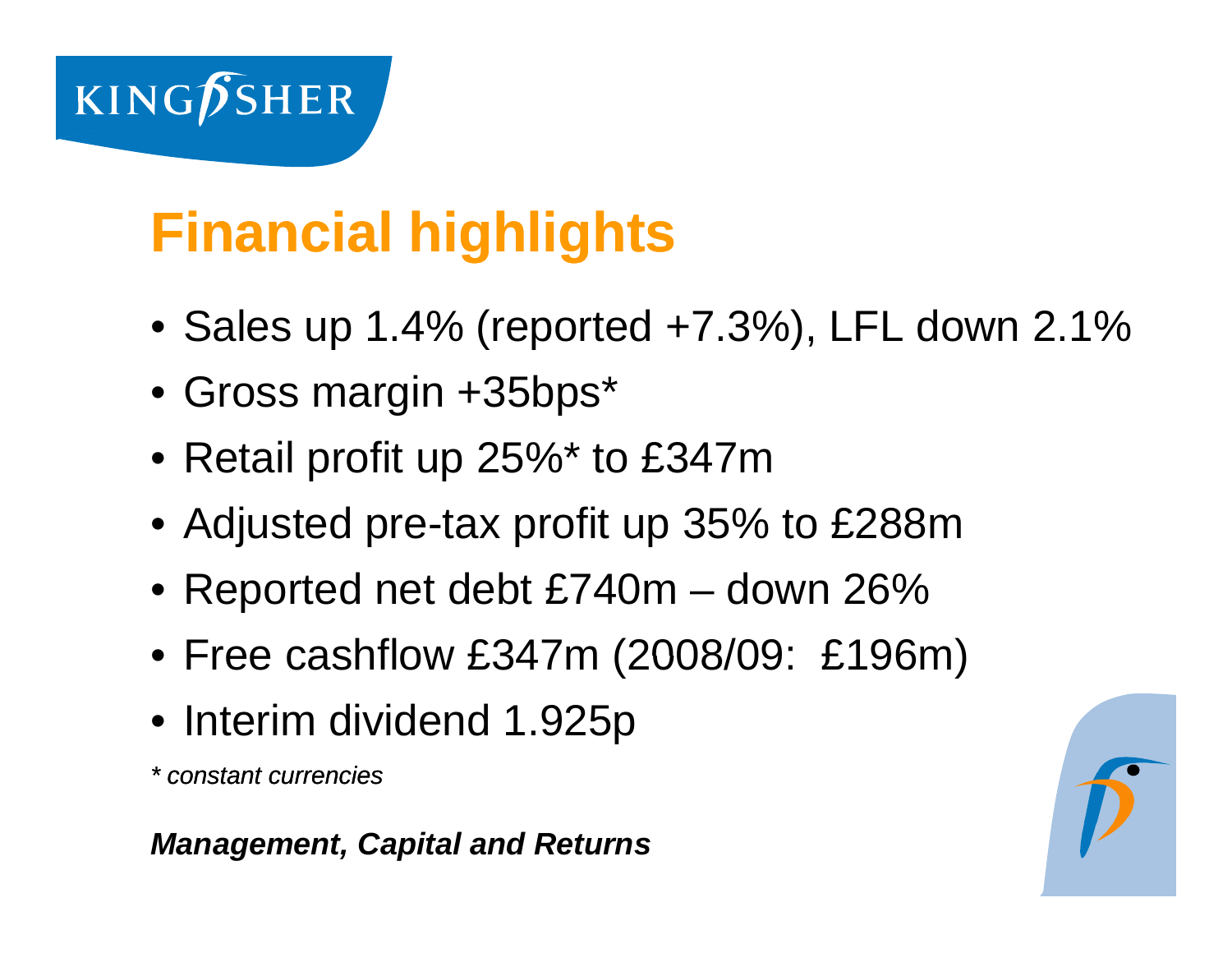

# **Delivering Value - 7 steps**

- 1. Driving up B&Q UK's profit
- 2. Exploiting the UK Trade opportunity
- 3. Expanding our total French business
- 4. Rolling out in Eastern Europe
- 5. Turning around B&Q China
- 6. Growing Group sourcing
- 7. Reducing working capital

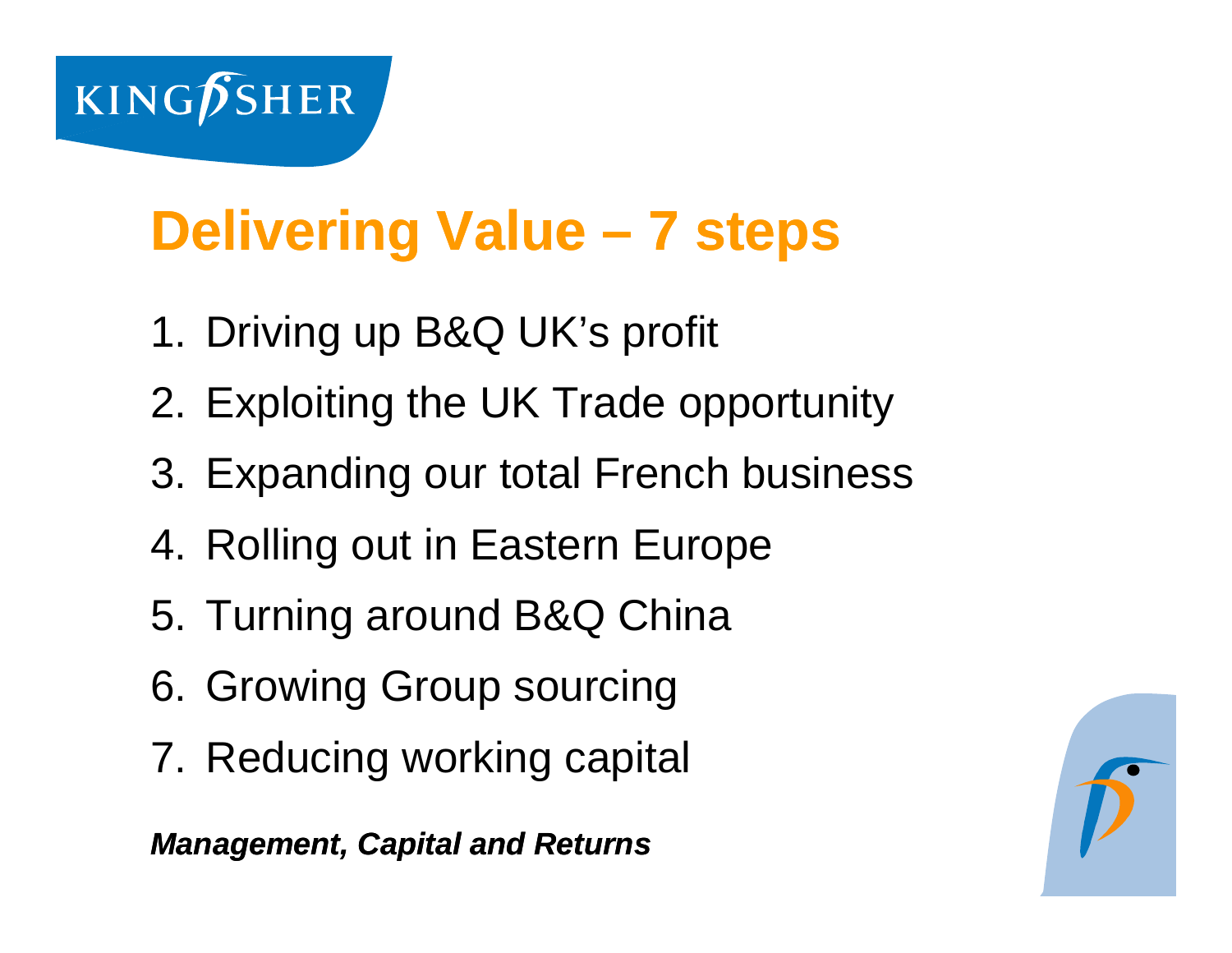

## **B&Q: a stronger business**

- Profits up 66% on sales up 3%
- Better able to capitalise on trends e.g. 'nesting' and 'staycationing'
- Better stores, better products and better service
- Gross margins up 100bps
- $\bullet~$  On track to deliver target of 7% operating margin

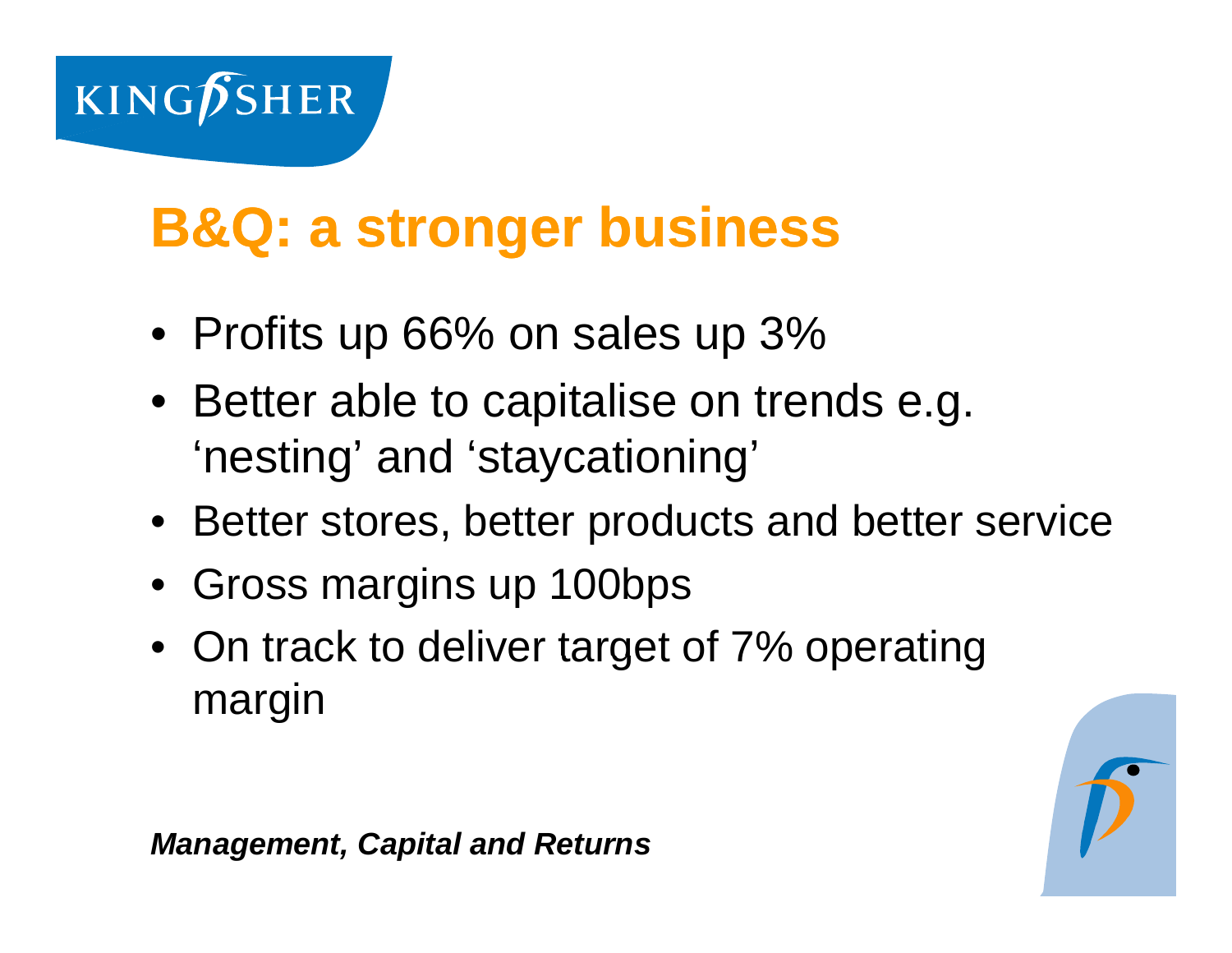

## **Customer trends**







**Vegetable plant sales up 68%**

Sales up 15% **sales up 15% Designer wallpaper** 

**Vegetable seed sales up 19% B&Q seed kit sales up 225%**

- •A return to DIY: paint and wallpaper selling well
- •Stronger sales to older, wealthier customer groups
- •The Good Life: Grow it Yourself is the new DIY

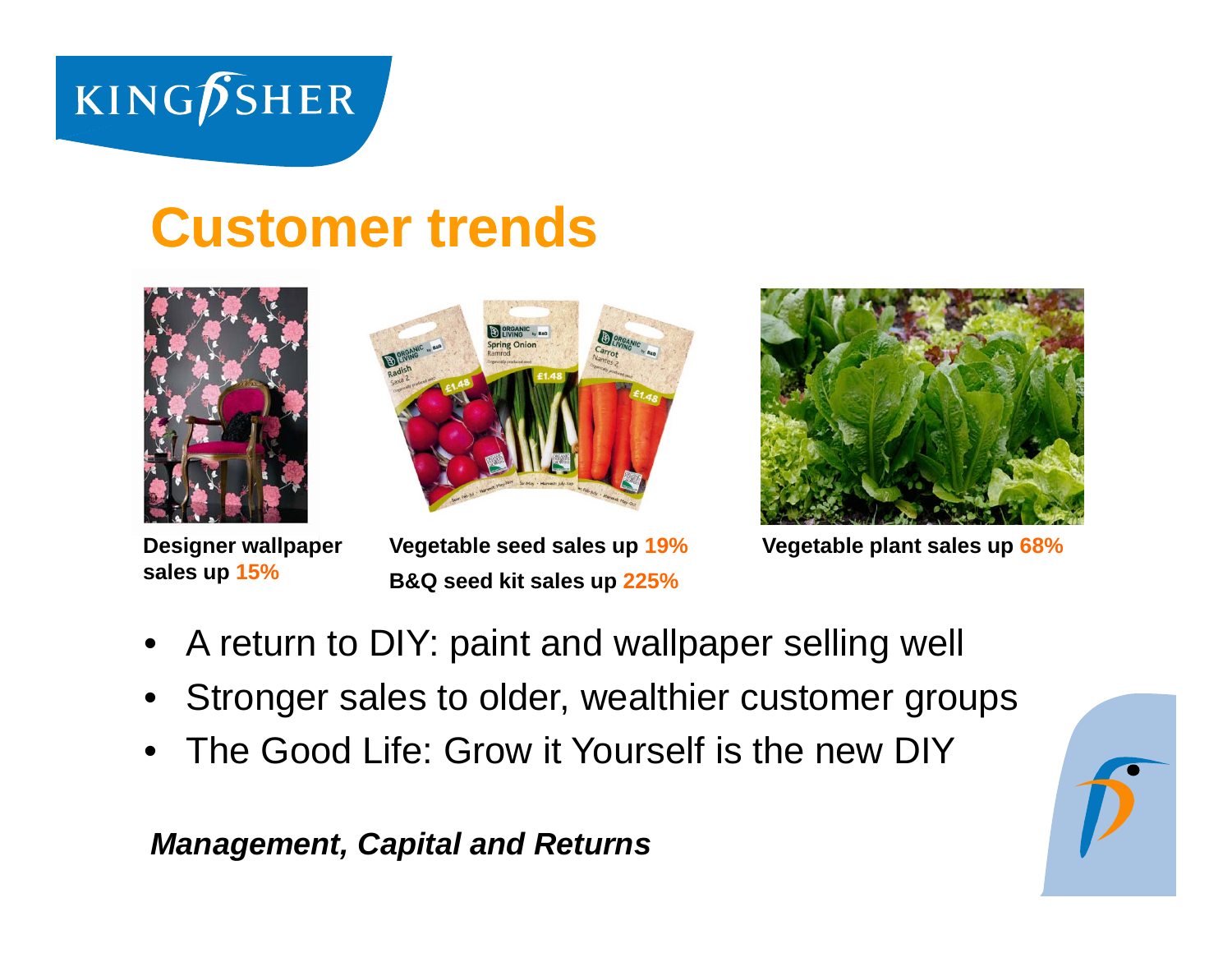

## **UK – H2 milestones**

- Removal of "top stocks"
- Rollout 76 showroom revamps & in house academy
- Trial at least 4 more Trade Point stores
- Launch extended installation services trial
- $\bullet\,$  Up-weighted staff training
- Roll out double deck trailers
- Reduce overall costs by 1%





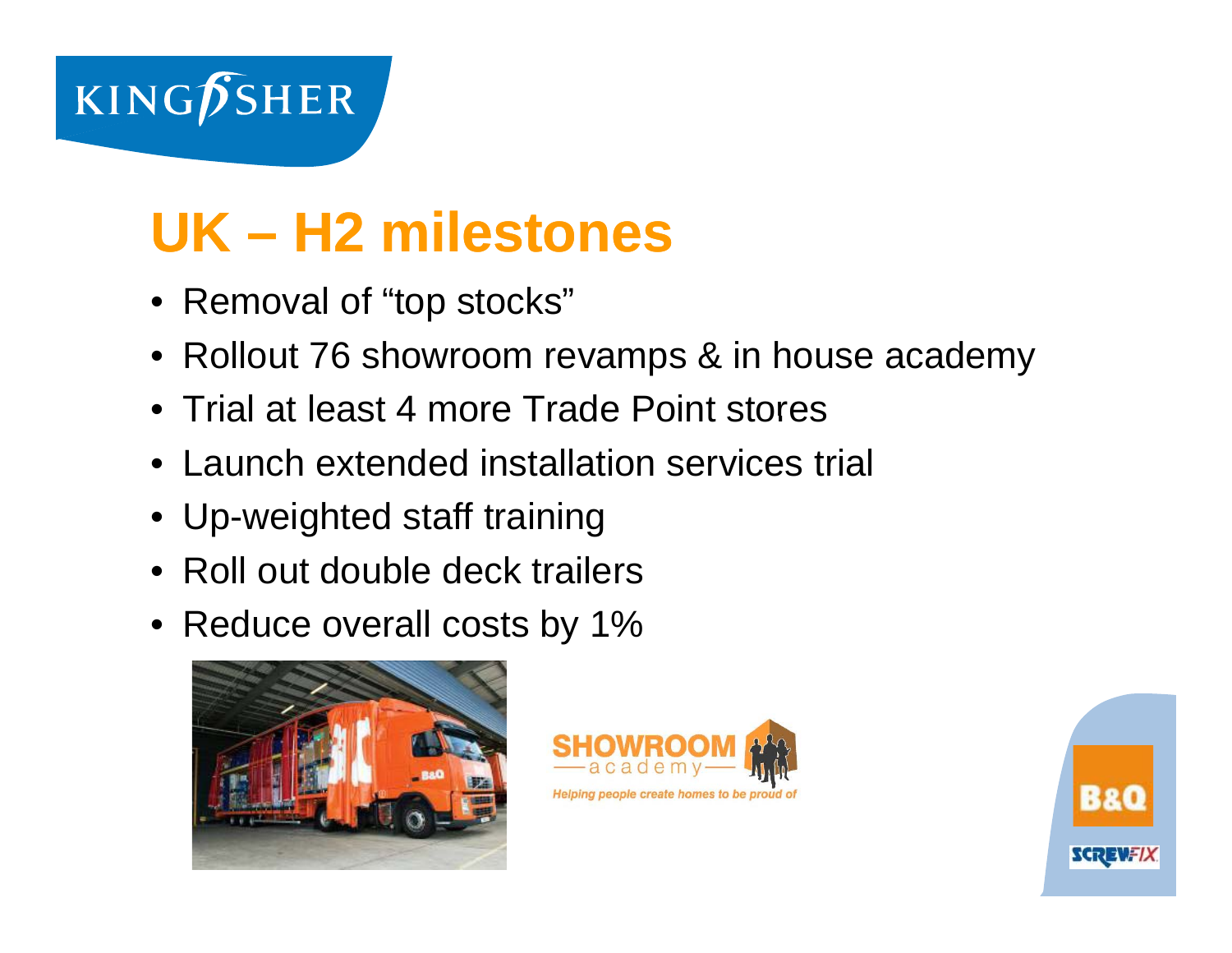

## **Outperforming in France & Eastern Europe**

#### **France**

- Continues to outperform a tough market
- • Buying optimisation and cost reduction programmes delivering ahead of plan
- Profits maintained despite weaker sales
- •Full year cost savings target of €65m remains on track

#### **Eastern Europe**

- •Roll out of stores continuing - trading well
- •Growing market share in Poland

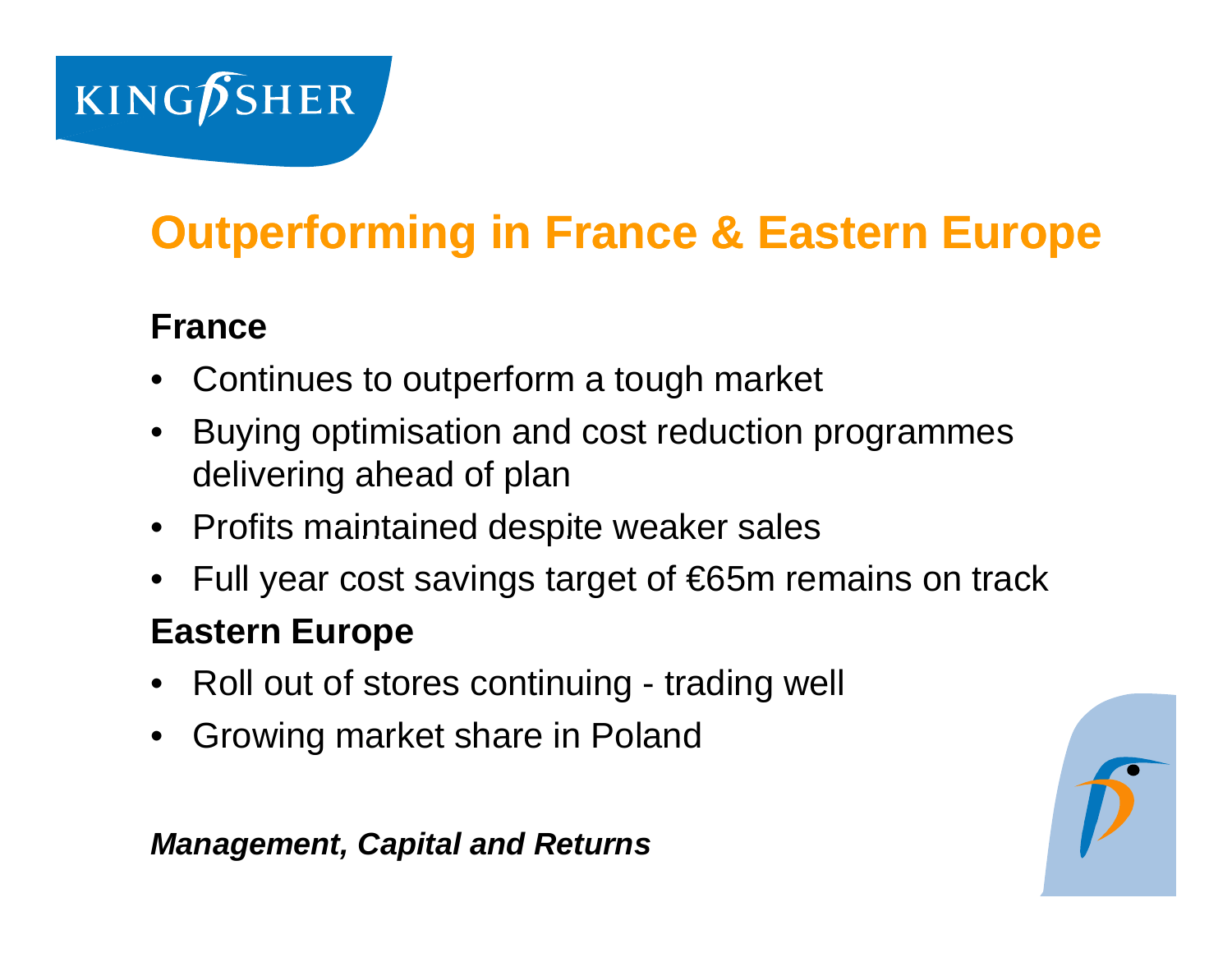

# **Turning around B&Q China**

- •China turnaround on track
- • Rationalised store portfolio
	- 63 stores down to 48
- Revamping store format
	- Good learning from first revamp store (Putuo, Shanghai)
	- Next phase underway
		- 5 more currently trading
		- 7 more planned for H2





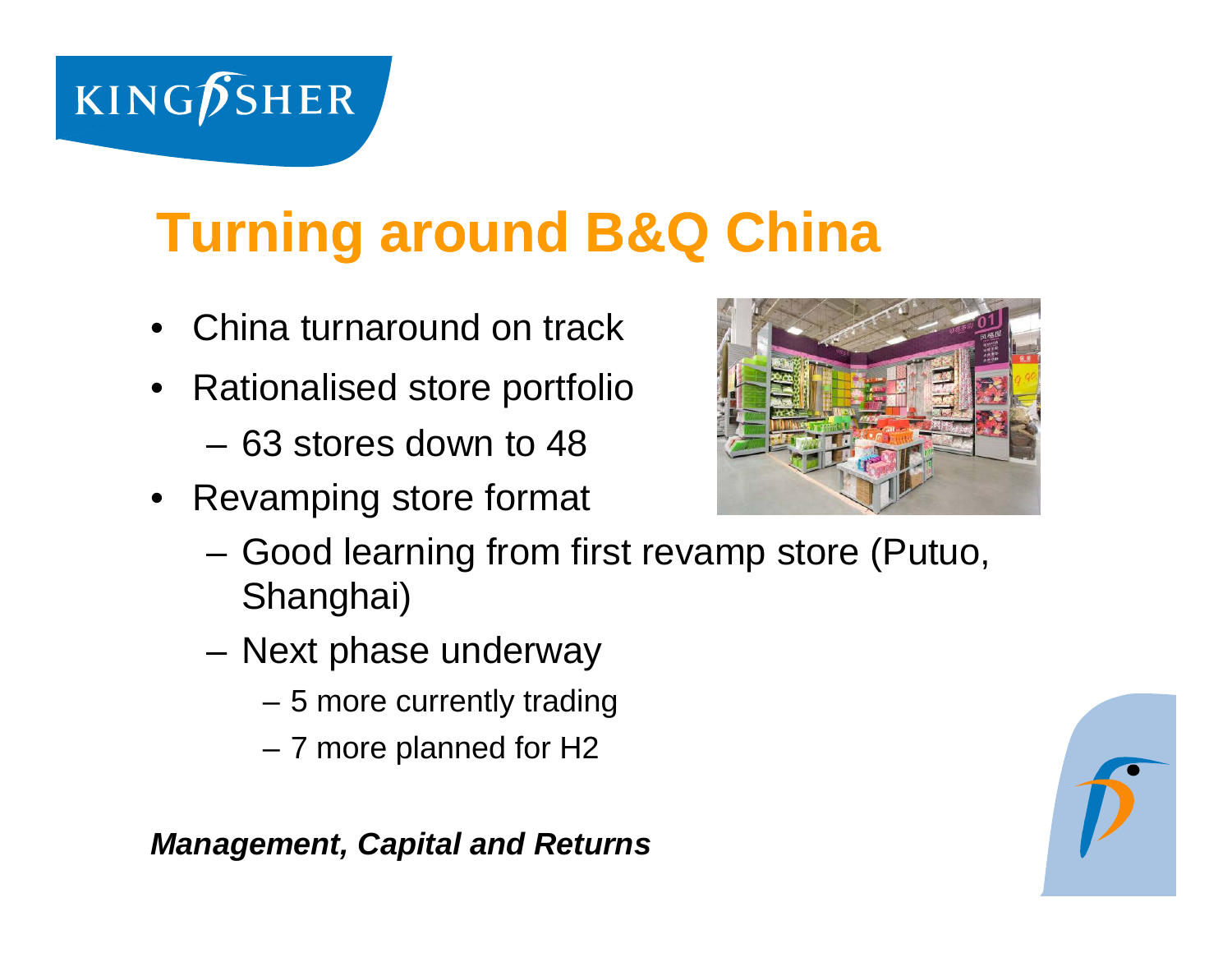

### **Group sourcing and working capital**

- • Group sourcing
	- Direct sourcing up 28%
	- $\,$  B&Q UK and Castorama France (25%) common sourced leisure buy for 2010, 50% common suppliers
- • Good progress on working capital improvements
	- MAT *\** stock levels down by 8 days (over £80m)
	- Annual reduction target of £50m on track





*\* MAT – moving average total*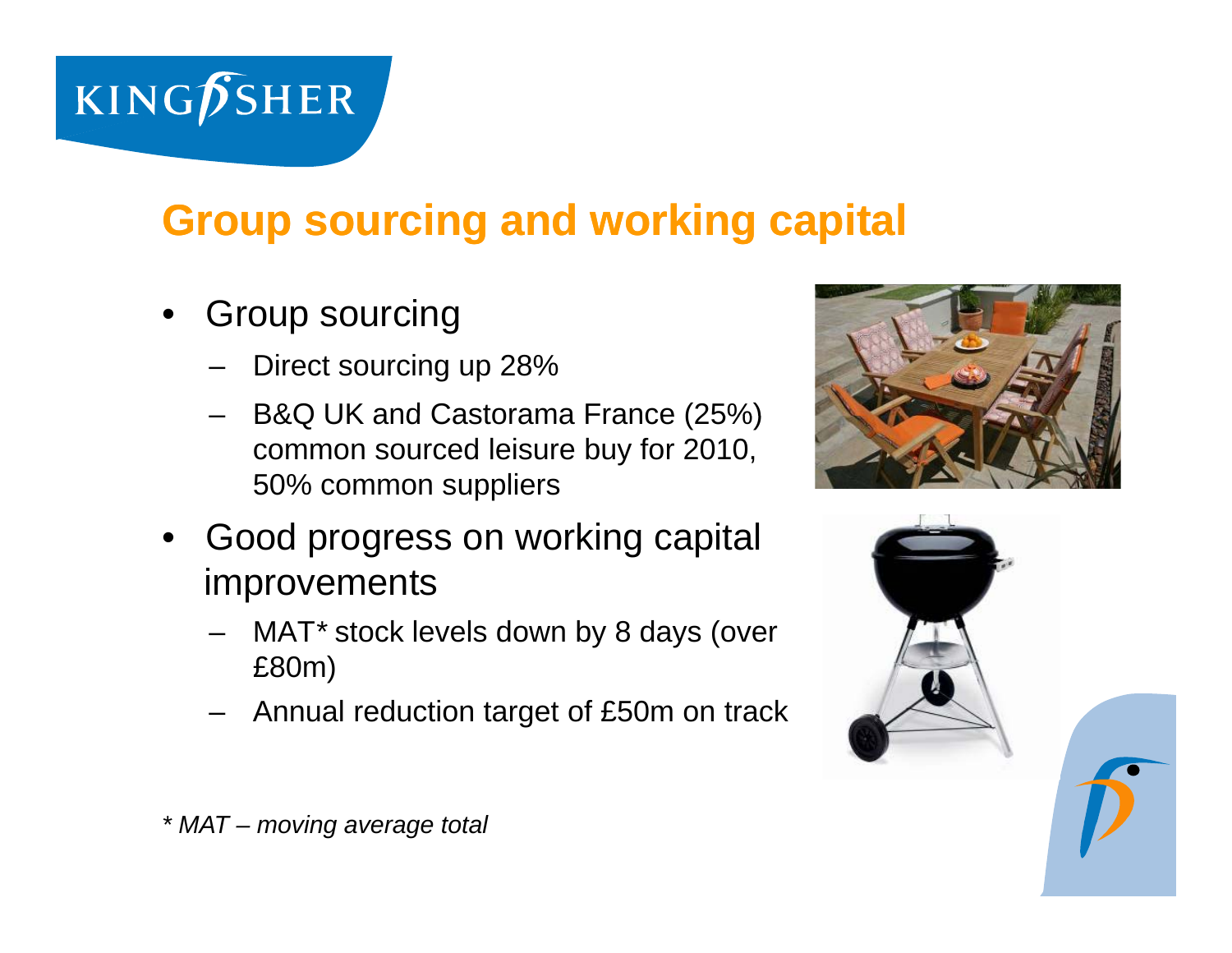

## **Outlook**

- $\bullet$ Widespread economic uncertainty
- $\bullet$ We are being cautious but flexible
- $\bullet$ Focus on margins, costs and cash
- $\bullet$  Retain flexibility
	- replen vs fixed buy
	- special order vs stocked
	- options to accelerate initiatives